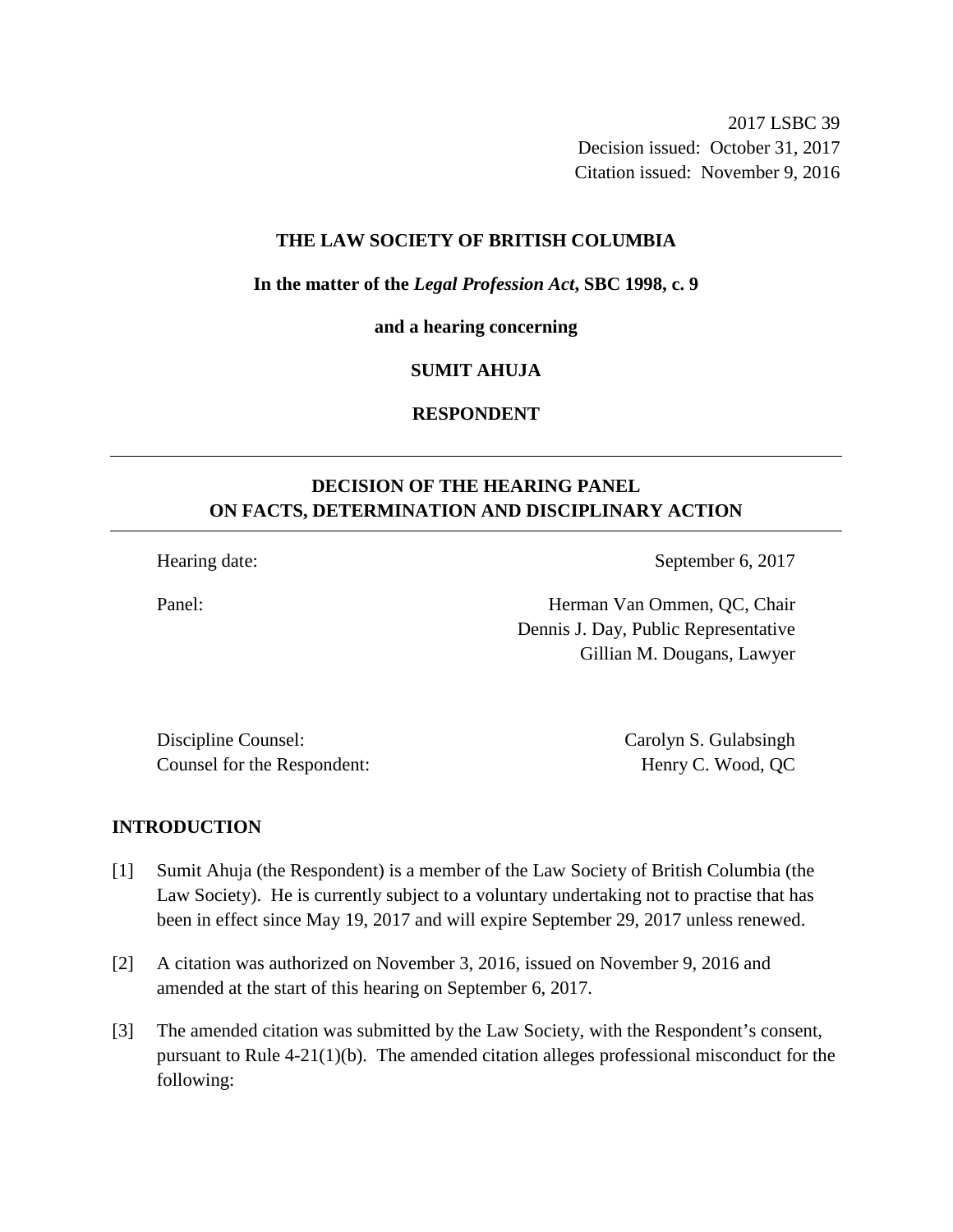- (a) Between approximately November 14 and November 18, 2014, in the course of providing legal services to your client, SB, in connection with a family law matter, you failed to follow your client's instructions to oppose an application for a divorce order returnable November 18, 2014.
- (b) On or after November 18, 2014 in the course of providing legal services to your client, SB, in connection with a family law matter, you failed to correct your client's understanding that you had attended court on her behalf on November 18, 2014 to oppose an application for a divorce order, contrary to Rule 3.2-1 of the *Code of Professional Conduct for British Columbia*.
- (c) In the course of providing legal services to your client, SB, in connection with a family law matter, you failed to serve your client in a competent, conscientious, diligent and efficient way so as to provide a quality of service at least equal to that which would be generally expected of a lawyer in a like situation, contrary to Rule 3.2-1 of the *Code of Professional Conduct for British Columbia*, by failing to advise her of the need to prepare for or seek an adjournment of a summary trial application scheduled for November 18, 2014.
- [4] Each allegation was stated to constitute professional misconduct pursuant to s. 38(4) of the *Legal Profession Act*.
- [5] The authorization and service of the citation were admitted by the Respondent.
- [6] The parties advised the Panel at the beginning of the hearing that they had reached an agreement on an admission of professional misconduct and requested an oral decision from the Panel on the Facts and Determination with a view to proceeding with the Disciplinary Action in the same hearing.
- [7] The parties also made a joint submission for an order pursuant to Rule 5-8(2) that specific information would be redacted if a member of the public applied for a copy of the transcript or any exhibit. The Panel made that order on the following basis:
	- (a) The transcript will have the following information redacted:
		- i. Identifying or confidential information about the Respondent's client who will be referred to by her initials;
		- ii. Any personal information about the Respondent's medical history; and
		- iii. The circumstances giving rise to the Respondent providing an undertaking not to practise law; and
	- (b) The exhibits will have the following information redacted: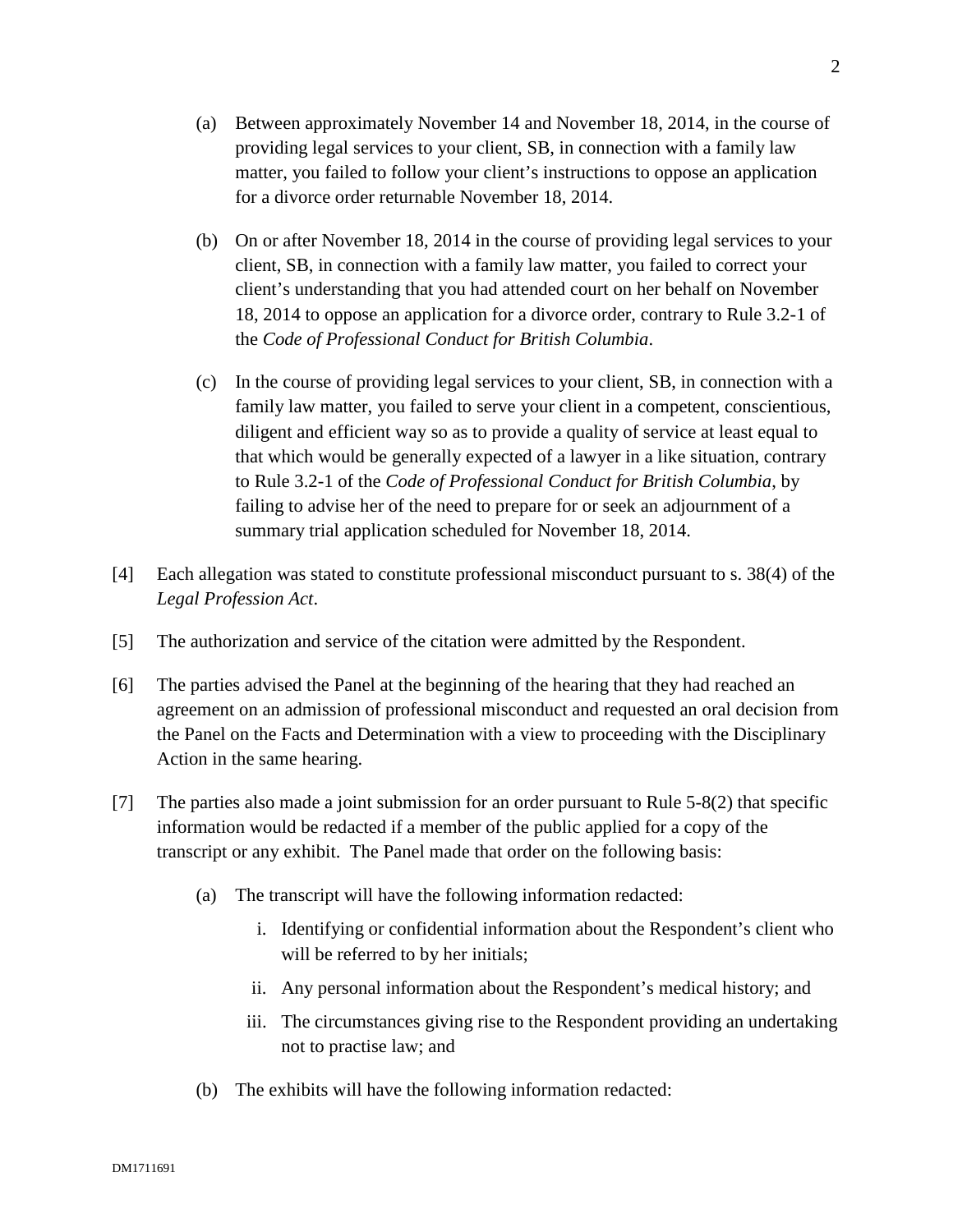- i. client names;
- ii. identifying information; and
- iii. any solicitor-client information.
- [8] The Respondent admitted that the conduct described in the amended citation and the Agreed Statement of Facts (ASF) constitutes professional misconduct.

### **FACTS**

- [9] The Respondent first met his client SB on June 16, 2014 for an initial consultation in a family matter.
- [10] The Respondent was retained by SB on July 17, 2014. She paid the Respondent a \$5,000 retainer. At that time SB's husband had already scheduled a summary trial application (the "Summary Trial Application") for November 18, 2014 seeking a divorce, joint parenting responsibility, child support, a reduction of retroactive child support owed, and a division of family assets.
- [11] There was no evidence that the Respondent did any work on SB's file until November 5, 2014 when he called her husband's lawyer, GB.
- [12] GB's notes for November 5, 2014 indicate that the Respondent advised he was new counsel and asked for an adjournment of the November 18, 2014 Summary Trial Application. GB refused to adjourn citing inordinate delay.
- [13] The Respondent did speak to his client on November 5, 7, 12 and 13, 2014 but did not make notes of any of those telephone calls.
- [14] On November 13, 2014 GB sent an email to the Respondent stating the following:

I have talked to my client and as proposed by you and your client, my client is agreeable to the divorce order being made on November 18, 2014 with the ancillary orders being adjourned to a mutually agreeable date. We have filed the applicant's record and I will send you the index. Please confirm that you have received this email and that as stated earlier by you, you and your client are agreeable to the divorce being granted on November 18, 2014. I will draft the consent order and send it to you.

[15] On November 14, 2014 the Respondent emailed his client:

I confirm our telephone discussion. I have spoken to [GB] counsel for your husband.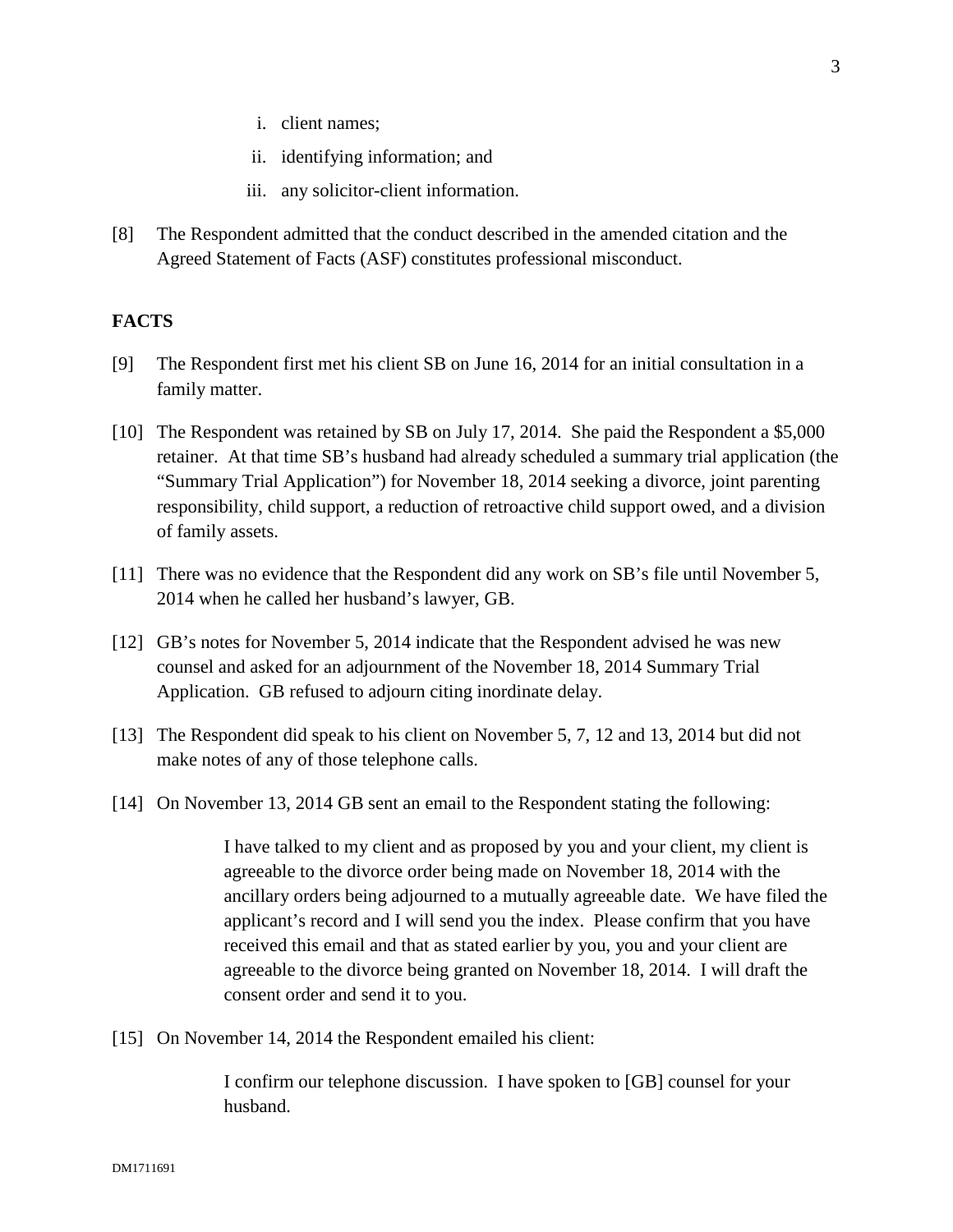They have agreed to adjourn the Summary Trial. This was difficult to get consent on. Your husband wants to proceed with the divorce on the 18th of November.

It may be that the Judge will not grant the divorce considering that all matters have not been resolved yet.

We will select another date in the future for a Summary Trial. I believe we will need at least two days.

Please respond to this email confirming that you agree.

[16] SB responded to this email on the same day:

I agree.

Please do everything that you can to stop the divorce on that day of November 18.

Thank you very much. I really appreciate it.

[17] Next on November 14, 2014 the Respondent emailed GB:

I confirm that we will adjourn the Summary Trial. You will proceed with your application for divorce. My client will not oppose the divorce order.

As indicated, I may attend if I can free up my schedule.

[18] The next email was from the Respondent to GB on the morning of the Summary Trial Application, November 18, 2014 at 7:39 a.m.:

> I was unable to reschedule my other matter. I cannot attend today. I confirm as follows:

- 1. You will adjourn generally your client's application which is the basis for the Summary Trial today;
- 2. We will set two days of Trial;
- 3. You will attempt to obtain and [sic] Order for Divorce today. I would rather be there but cannot due to my schedule. If you make submissions on this, I trust you will advise the court that I could not attend and sought an adjournment. My client does not disagree with the divorce. ...

[19] The Respondent did not attend the Summary Trial Application on November 18, 2014.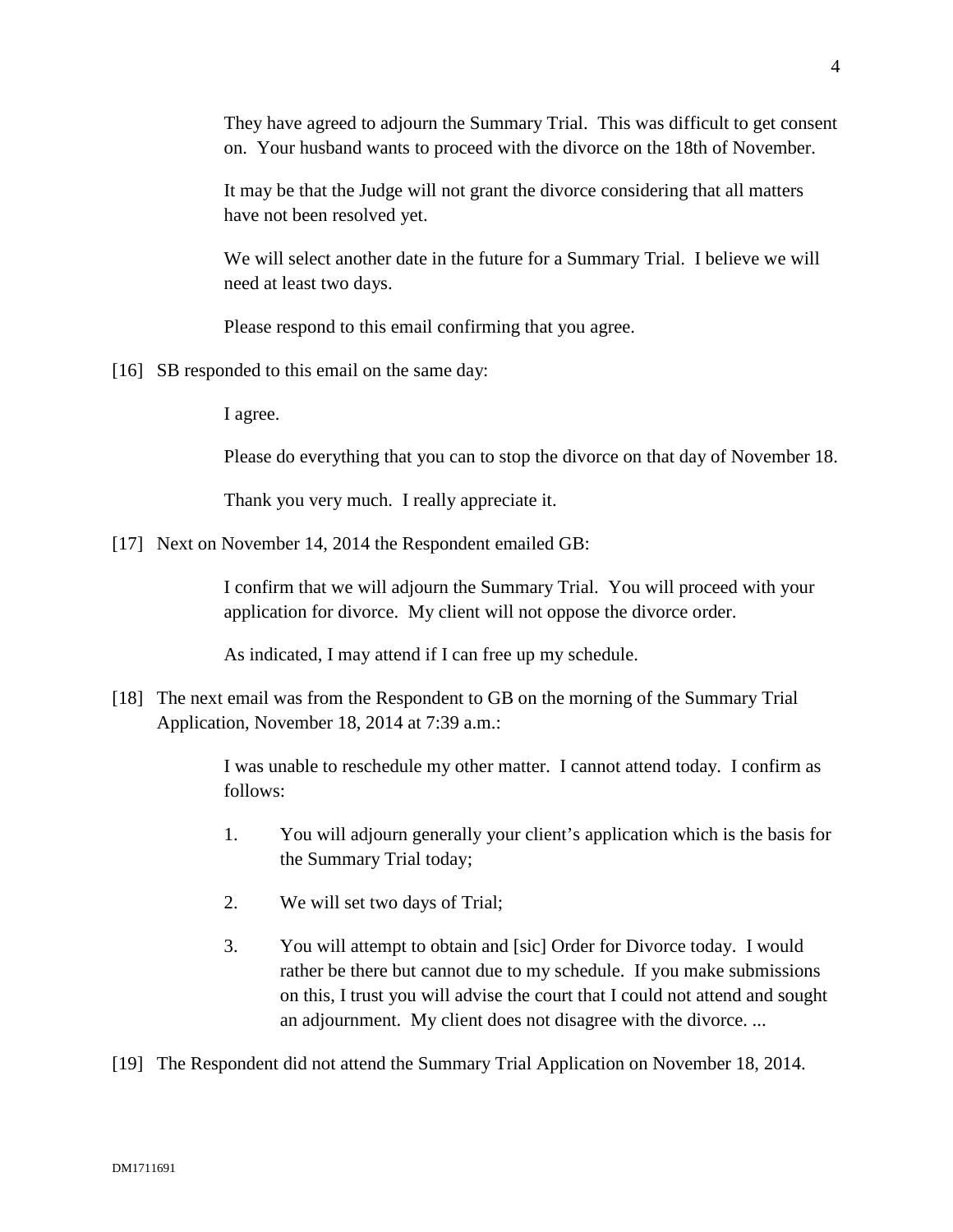- [20] At the Summary Trial Application the judge granted the order for divorce and adjourned the remaining issues.
- [21] On November 18, 2014 GB sent an email to the Respondent:

I appeared before the court as your agent; divorce has been granted and all the other issues have been adjourned generally. I will draft the divorce order and I will send you a copy. I do not think that you have to sign it. I showed the judge your previous email. The one sent to me at 7:39 a.m. was accessed by me a couple of minutes ago. Let's book a summary trial; I am of the opinion that one day is more than enough, but if you feel two days are required then we will proceed accordingly.

- [22] The Respondent met with his client on November 19, 2014 and advised her that she could appeal the divorce order but that he did not think the appeal had any merit. The Respondent ordered a copy of the summary trial proceedings and spoke to a lawyer at his firm about handling the appeal but this lawyer declined.
- [23] GB's notes to file for December 15, 2014 state:

… talked to Sumit Ahuja; he stated he will send me the signed divorce order and the appointment of counsel notice; also he stated that there were reconciliation talks between the parties; I told him I will contact my client and confirm because if reconciliation needs to happen then we are running short on time. …

- [24] SB obtained a copy of the transcript from the Respondent's assistant sometime after December 17, 2014, and she filed a Notice of Intention to Act in Person on December 19, 2014.
- [25] The Law Society contacted the Respondent in early February 2015 after a complaint was made by SB.
- [26] The Respondent provided a detailed response to the complaint in a letter dated March 3, 2015, which was included in the ASF. In this letter the Respondent advised as follows:
	- (a) He knew in early 2014 that he would not be available for the November 18, 2014 hearing because he was attending a CBA conference in Phoenix, Arizona from Friday November 14 to Sunday November 16, 2014. He left for Phoenix on Thursday November 13 and returned to Vancouver on Tuesday November 17, 2014. He referred to having appointments that he could not change on November 18, 2014;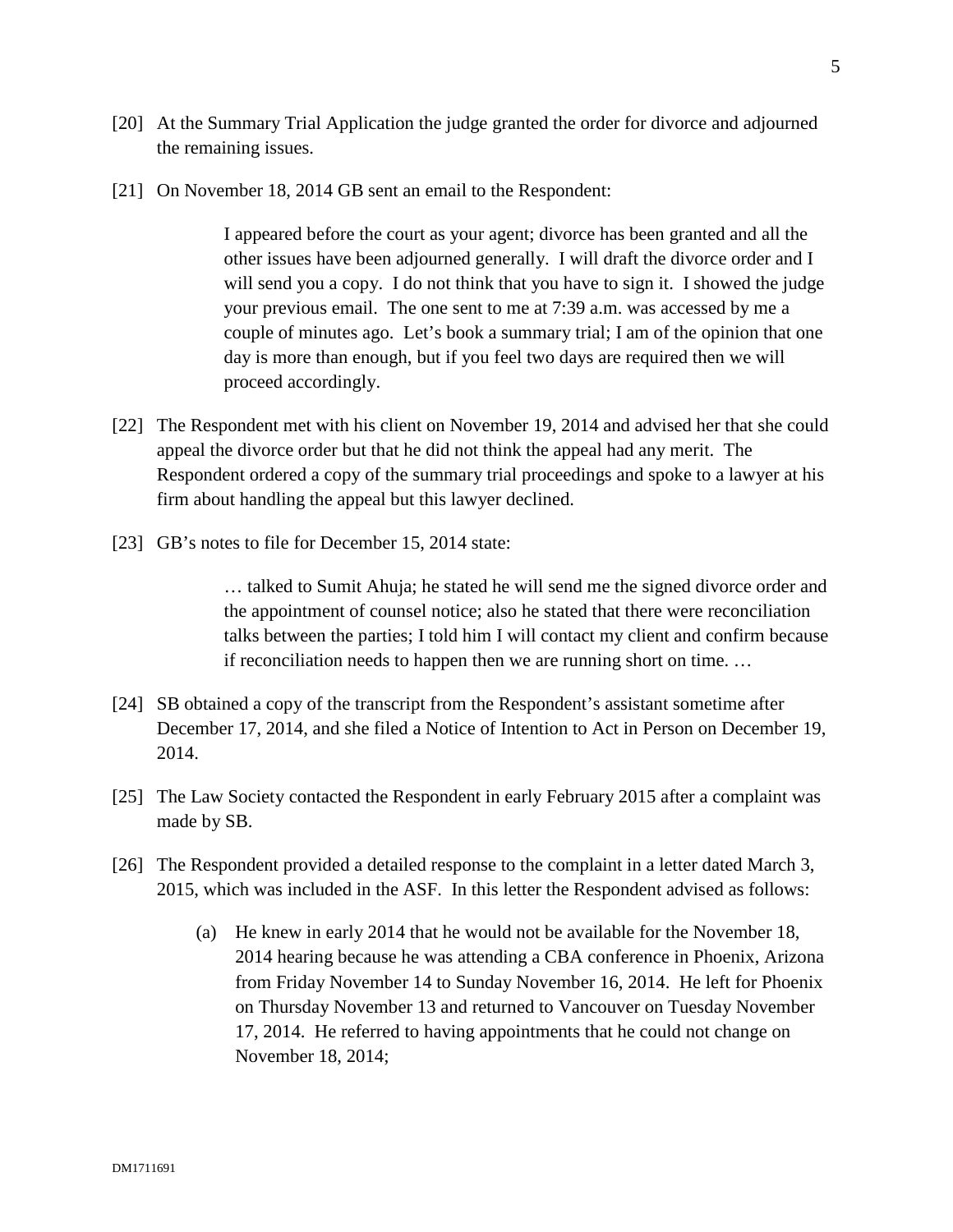- (b) The Respondent said he made SB aware that he could not attend on November 18, 2014 but did not have any notes of this discussion. He said that SB agreed to keep the November 18 date for the summary trial because EF would take over the file when she returned from maternity leave in late October; and
- (c) The Respondent was advised by EF in late October that she would not take over SB's file as she was only doing personal injury work.
- [27] At the hearing, the parties advised the Panel that the divorce order was subsequently set aside by the judge when he learned that there were outstanding child support issues.

### **DETERMINATION**

- [28] The Panel adjourned briefly to consider the facts and admissions and returned to give an oral decision accepting the Respondent's admission of professional misconduct on the matters set out in the amended citation with written reasons to follow.
- [29] The amended citation refers to professional misconduct generally and to Rule 3.2-1 of the *Code of Professional Conduct for British Columbia* (the "*Code"*) specifically.
- [30] Professional misconduct is not defined in the *Legal Profession Act*, the Law Society Rules or the *Code*. The most frequently cited description is from the decision in *Law Society of BC v. Martin*, 2005 LSBC 16 at para. 17, where the panel stated

The test that this Panel finds is appropriate is whether the facts as made out disclose a marked departure from that conduct the Law Society expects of its members; if so, it is professional misconduct.

[31] Section 3.2-1 of the *Code* states as follows:

A lawyer has a duty to provide courteous, thorough and prompt service to clients. The quality of service required of a lawyer is service that is competent, timely, conscientious, diligent, efficient and civil.

- [32] The Panel found that the Respondent's actions did constitute professional misconduct for the following reasons:
	- (a) The Respondent failed to advise his client that he would not attend the Summary Trial Application on November 18; he failed to find other counsel to attend in his place; and he failed to obtain his client's instructions to apply for an adjournment;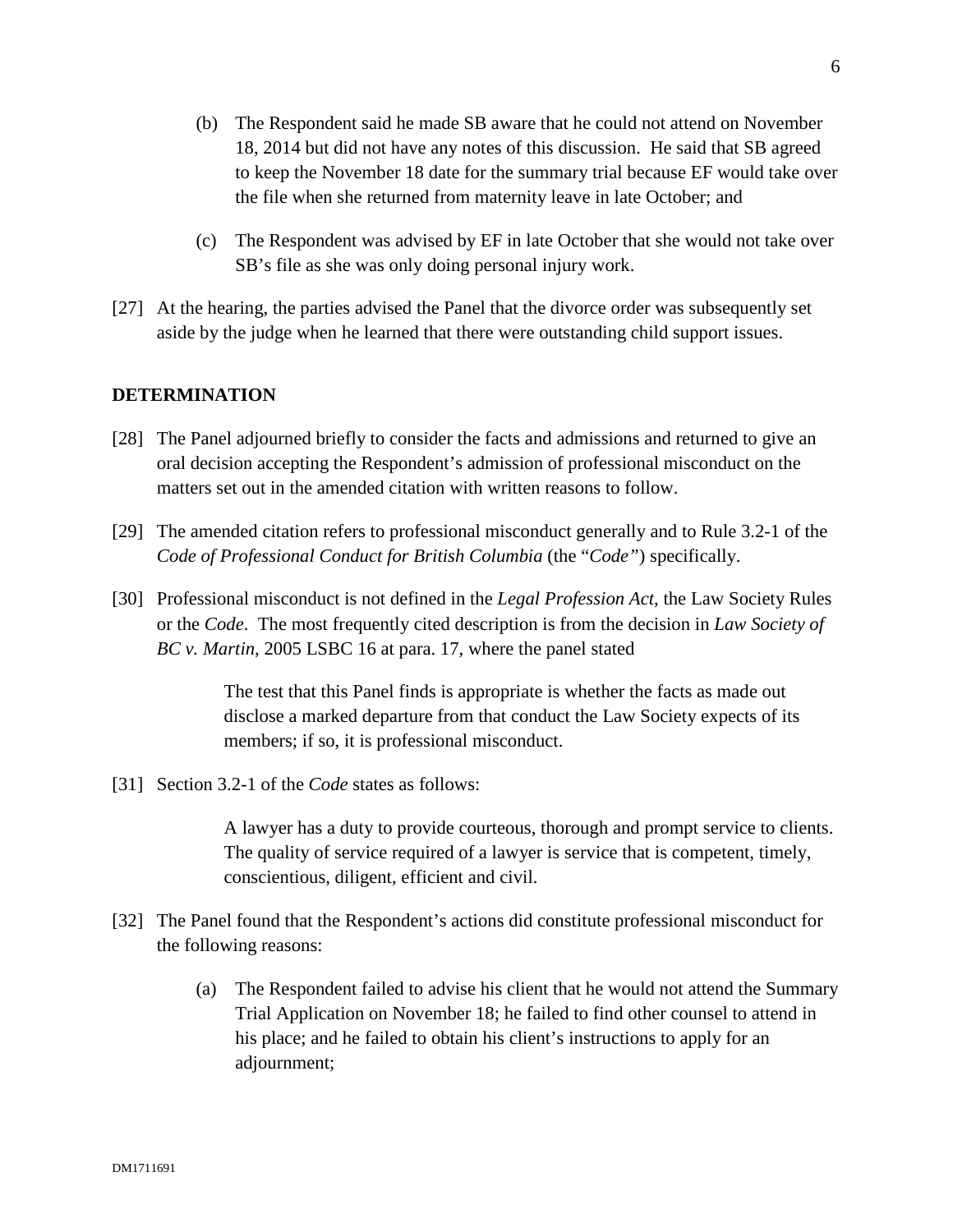- (b) The Respondent failed to follow his client's clear instructions to oppose the application for a divorce order and in fact advised opposing counsel that his client did not oppose the divorce order;
- (c) The Respondent failed to advise his client of his failure to attend court on her behalf and his advice to opposing counsel that she did not oppose the divorce and led his client to believe that she could pursue an appeal;
- (d) Following client instructions is a basic obligation of lawyers. Lawyers can only act with their client's instructions. Unless a client has asked a lawyer to do something illegal, unethical or impossible, a lawyer is bound to follow their client's instructions. Lawyers are responsible to ensure that their clients make informed decisions and give informed instructions. A lawyer who disagrees with the instructions given has a responsibility to inform the client of the concerns and any risks so that the client always gives informed instructions. This is the conduct the Law Society expects of lawyers; and
- (e) The Respondent's conduct was a marked departure from the conduct expected by the Law Society of British Columbia.

# **DISCIPLINARY ACTION**

- [33] With the agreement of the parties, the Panel heard submissions on disciplinary action. The parties advised that they had agreed that the appropriate penalty would be a one-month suspension. The Law Society submitted that the suspension should be consecutive to a pending suspension from another hearing; the Respondent submitted that a concurrent suspension would be appropriate.
- [34] The Law Society filed the Respondent's Professional Conduct Record as an exhibit. That record discloses the following:
	- (a) In a decision dated December 10, 2009 the Credentials Committee approved the Respondent's application for enrolment in the Law Society Admission program on the condition that he provide a letter addressing the importance of truthfulness and candour in being a lawyer; and that he meet with a Bencher of the Law Society twice during his articles. The reason for this was that, in 2007 the Respondent, while driving under suspension, was stopped by the police and provided a false name to the officer.
	- (b) In a decision dated May 5, 2016 the Practice Standards Committee ordered a Practice Review.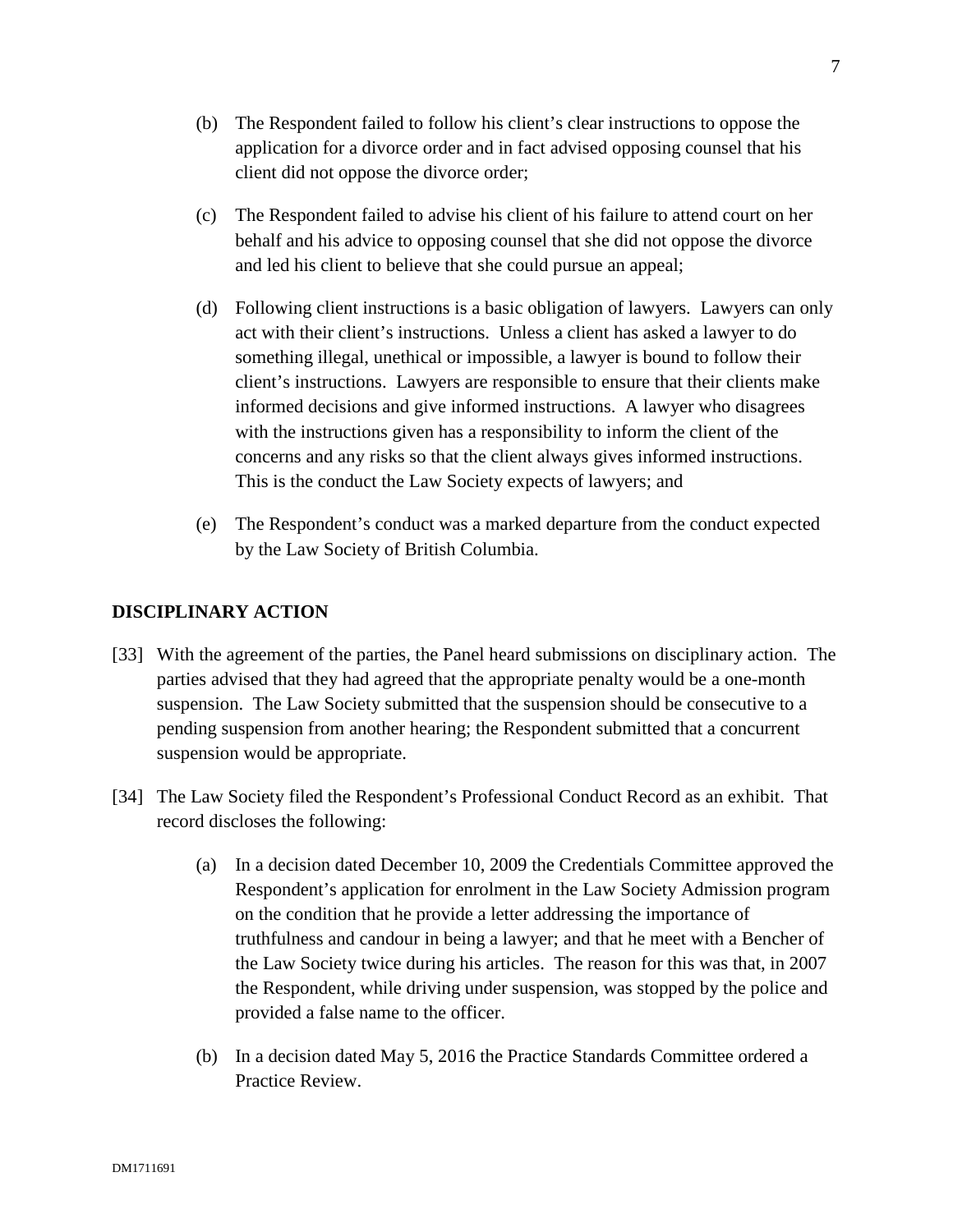- (c) The Practice Standards Committee on September 29, 2016 resolved to recommend to the Respondent that he:
	- i. complete and obtain 100% score on all the quizzes for the Communication Toolkit Course to address shortcomings in his communication skills;
	- ii. complete the course "Boundaries for Lawyers" to address his issue with setting appropriate boundaries;
	- iii. use checklists to address high file load;
	- iv. use templates for retainer agreements to address the inconsistency in his use of retainer agreements;
	- v. keep a comprehensive record of each communication on every file;
	- vi. follow guidelines to address deficiencies in client communications;
	- vii. follow guidelines for closing letters;
	- viii. follow guidelines to address his inadequate task management and reminder systems.
- (d) On May 19, 2017 the Respondent signed an Interim Practice Undertaking and Consent voluntarily undertaking not to practise law. This undertaking has been extended and currently expires September 29, 2017 unless extended.
- (e) A decision of the Law Society hearing panel dated July 6, 2017, *Law Society of BC v. Ahuja,* 2017 LSBC 26, was issued in respect of a second citation issued on November 9, 2016. This decision reports the following:
	- i. The Respondent admitted and the panel found that he was guilty of professional misconduct in April 2016 for providing false and misleading information to the court and to his client about the reason he missed a hearing in Kelowna on April 5, 2016;
	- ii. The Respondent had missed his plane because he overslept after attending a hockey game and drinking alcohol the night before. He told the court and his client that he had missed his flight due to overbooking;
	- iii. The panel observed that misleading both the court and a client is a serious matter. "The integrity of the profession is seriously challenged in circumstances where the representations of a lawyer cannot be relied upon." The panel imposed a one-month suspension to begin on the day that the voluntary undertaking would expire and payment of costs in the amount of \$3,500; and
	- iv. In respect of the Respondent's disciplinary history the panel stated: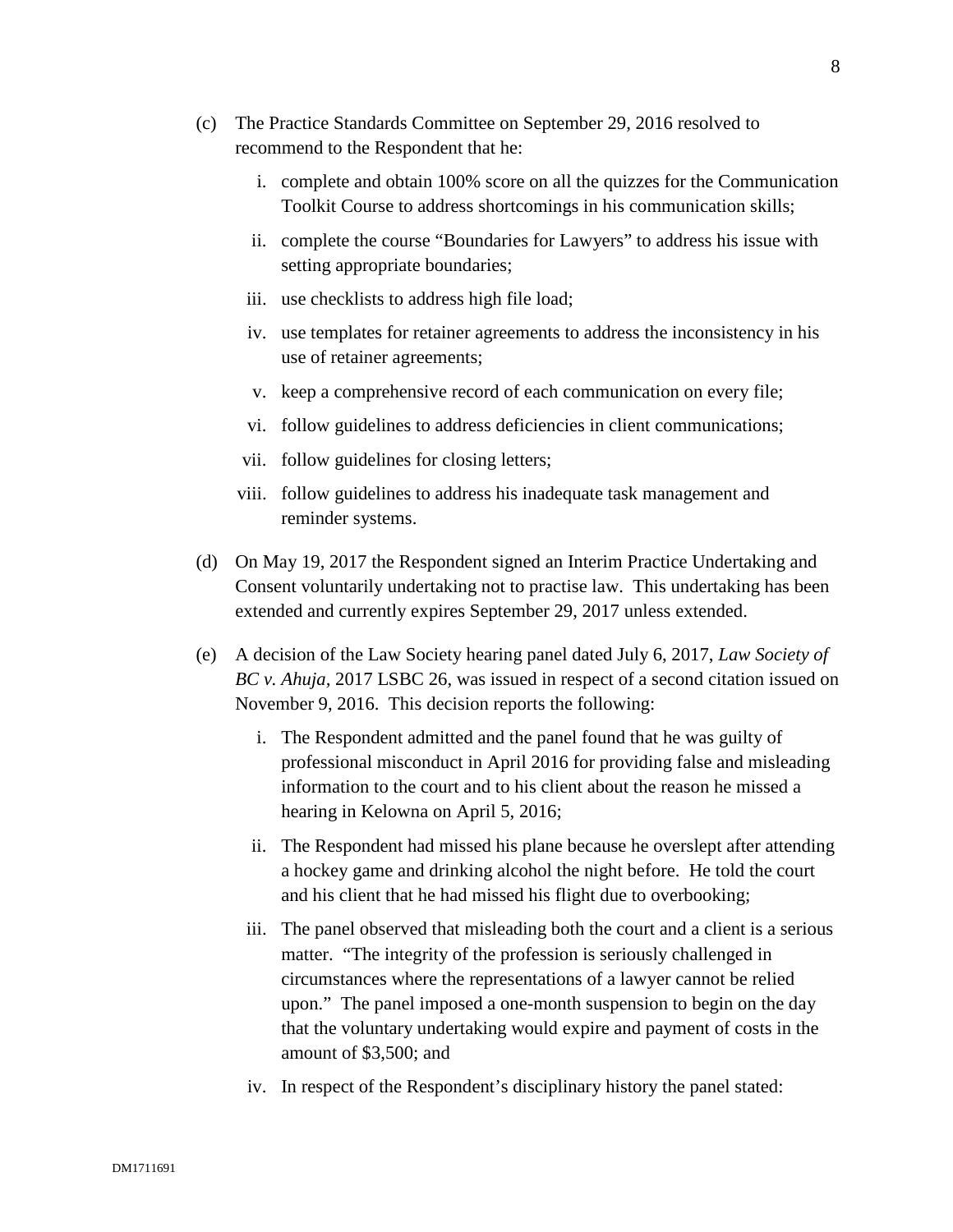We are concerned about both driving while suspended and additionally providing misleading information to the police officer. This clearly suggests a gap in character and integrity at the time. The circumstances of this citation suggest that the letter to the Credentials Committee may not have provided the intended reminder that was contemplated by the request.

The similarities between this matter and the issue considered by the Credentials Committee are too stark to be ignored. It is apparent that the necessary lesson was not conveyed by the letter requested in support of this Respondent's initial admission to the Law Society. A reinforcement of the importance of honesty in all our dealings as a lawyer is necessary.

### **POSITION OF THE PARTIES**

### **The Law Society's position**

- [35] The Law Society submits that a one-month suspension, consecutive to the pending suspension, plus costs in the amount of \$7,351.43 is the appropriate penalty.
- [36] The primary purpose of disciplinary proceedings is to fulfill the Law Society's mandate to uphold and protect the public interest in the administration of justice.
- [37] The Law Society noted the long list of relevant factors historically considered by a panel is set out in *Law Society of BC v. Ogilvie*, 1999 LSBC 17. In a more recent decision, *Law Society of BC v. Dent*, 2016 LSBC 05, it was decided that a panel need only consider four primary factors and the Law Society made the following submissions on those factors:
	- (a) Nature, gravity and consequences of conduct: Following a client's instructions is a fundamental expectation and acting contrary to a client's instructions is serious misconduct. The failure to follow SB's instructions had serious consequences for her; she asked the Respondent to do all he could to oppose the divorce, and the divorce was granted based on the Respondent's representation that SB did not oppose the divorce or, in other words, that she consented to it;
	- (b) Character and professional conduct record of the respondent: The Law Society submits that the Respondent's professional misconduct record shows challenges in two general areas: client communication and integrity;
	- (c) Acknowledgement of the misconduct and remedial action: The Law Society notes that the Respondent has admitted the misconduct alleged in the citation by signing the ASF though points out that he only signed it one day before the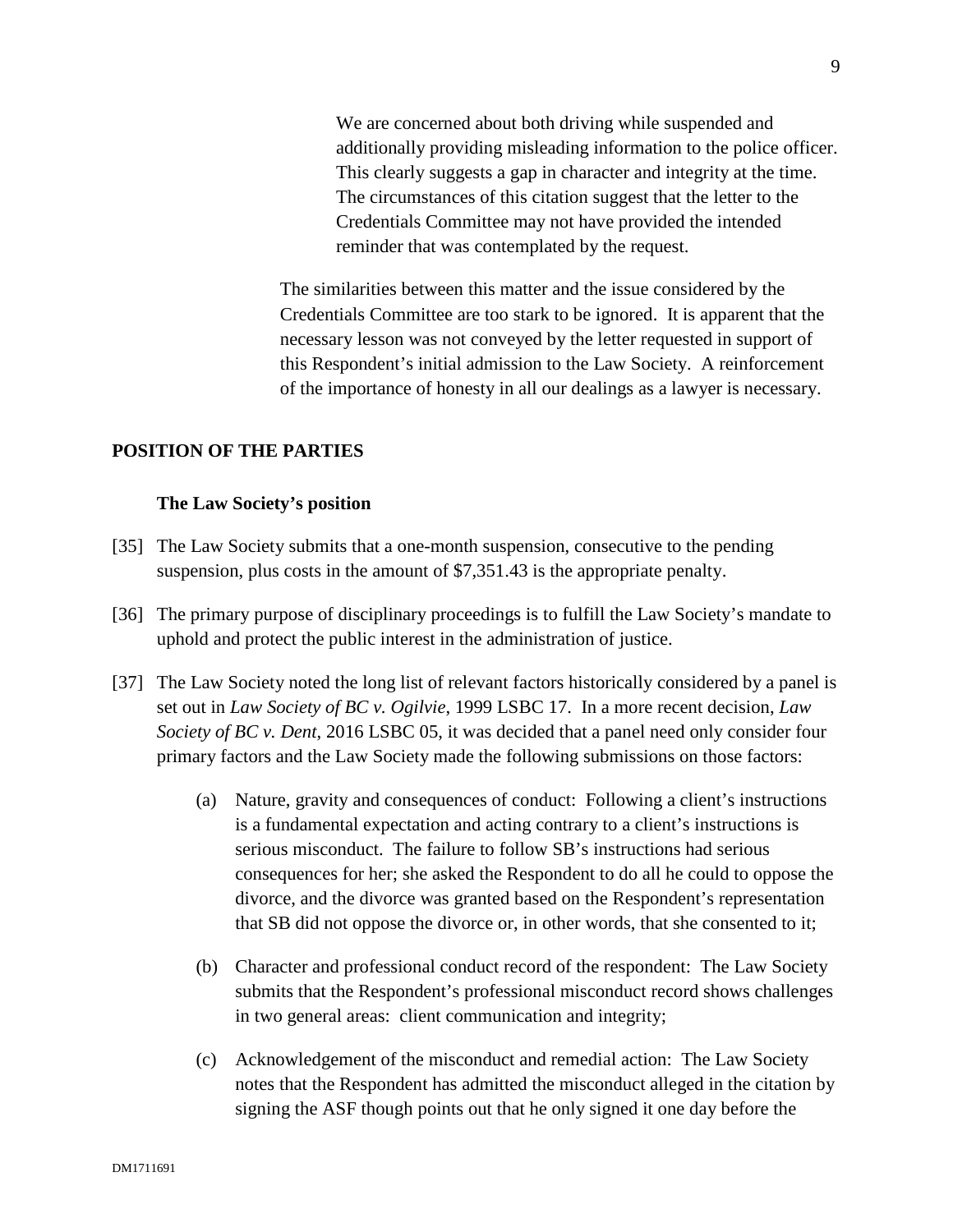hearing. The Law Society also notes the very different tone between the Respondent's first written response to SB's complaint in March 2015 and his letter to the Law Society dated October 6, 2016 which states:

… I feel that I have gained considerable insight from my involvement with the Law Society. While it has taken me some time to come to this point, I see now that my response was fundamentally accusatory, and that it was not appropriate for me to respond this way.

In light of all of this, I am far less defensive about dealing with the complaint now. I acknowledge that I let SB down by failing to communicate with her effectively. There was some obvious misunderstanding between us, but as the professional, I must take ultimate responsibility for that. Although I believed at the time that I had been clear with her about her options and that she understood my advice and what course of action we were taking, I accept that her complaint was genuine and that I should have done a better job in ensuring that she understood my advice to her by confirming her instructions before acting on what I presumed them to be.

… I could and should have taken care to ensure that I correctly understood her instructions to me. …

- (d) The Law Society notes that the referral to the Practice Standards Committee happened after the events leading to this citation and hopes that referral has been of some remedial benefit to the Respondent.
- (e) Public confidence in the legal profession including public confidence in the disciplinary process. This is maintained when the sanction levied is fair and reasonable given the various factors present including the Respondent's conduct record, the prior sanctions imposed on him and the sanctions imposed in similar cases.
- [38] The Law Society submits that the one-month suspension sought must be served consecutively to the pending one-month suspension imposed by the prior panel in order to have the intended message of specific deterrence and denunciation. Public confidence would be compromised if the substance of each citation was not addressed separately.

### **The Respondent's position**

[39] The Respondent did not testify or address the Panel. He did not submit any letters of support or reference.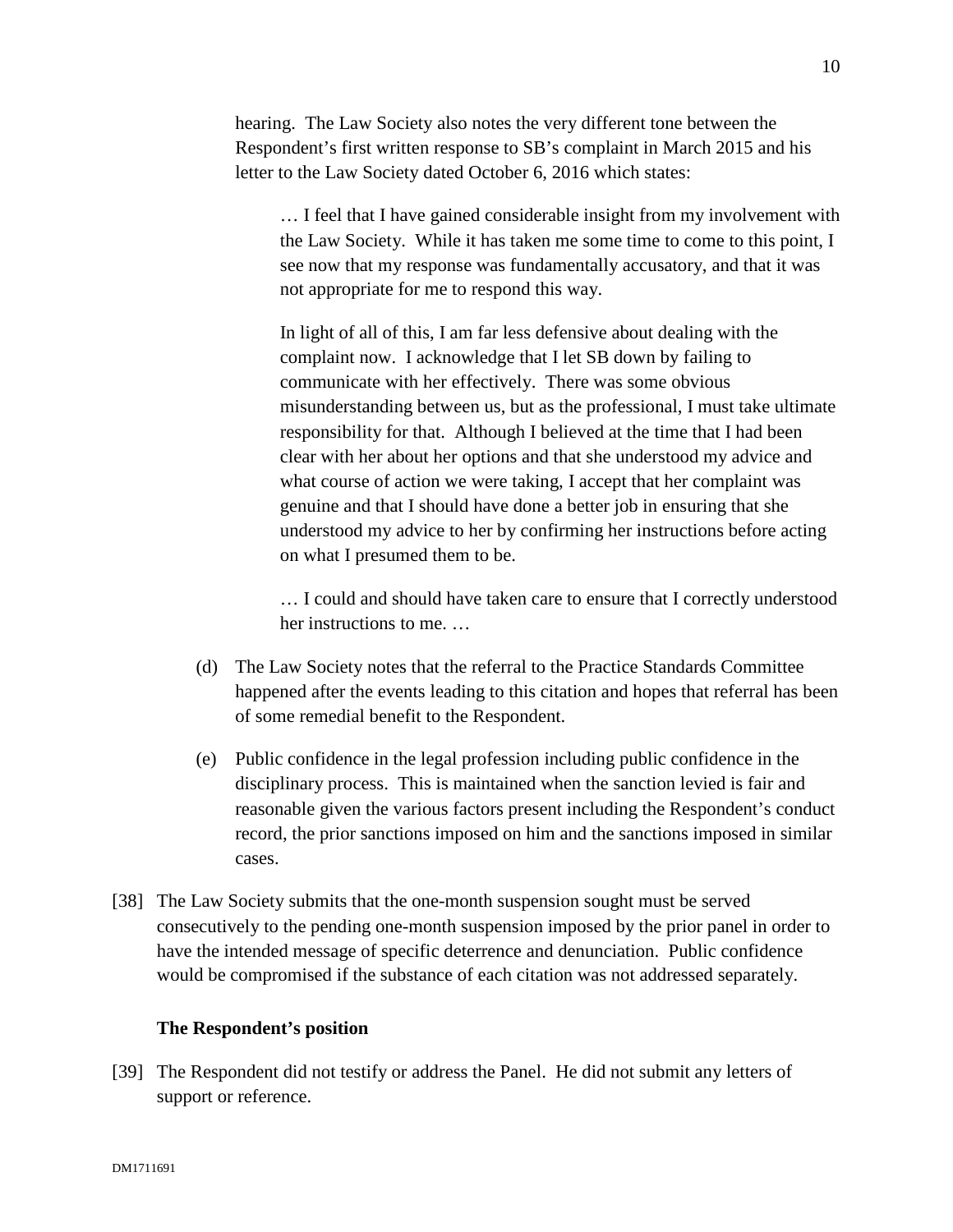- [40] Counsel for the Respondent says that his client is contrite and "accepts that he failed to deliver an expected quality of service in all the circumstances."
- [41] The Respondent submits that a one-month suspension is the appropriate sanction but argues that it should be served concurrently with the one-month suspension already pending.
- [42] The Respondent submits that this is not a situation where progressive discipline is appropriate since the conduct in question occurred in November 2014, whereas the conduct addressed by the pending suspension occurred in April 2016. The opportunity to learn from the previous disciplinary process does not exist.
- [43] The Respondent submits that a one-month suspension is at the high end of the range for what he characterizes as simply a failure of quality of service. He argues that the citation was amended to remove the complaints involving integrity.
- [44] The Respondent relied on two cases involving quality of service citations that both resulted only in fines, not suspensions:
	- (a) *Law Society of BC v. Wesley*, 2016 LSBC 07, in which a lawyer was given a \$3,000 fine for failing to enter an order made in October 2011 until June 2013 and failing to advise her client of the risks of not entering the order or of the costs involved to settle the terms of the order. The panel accepted that this conduct applied to one client and one order only in the context of a 33-year career without relevant discipline proceedings; and
	- (b) *Law Society of BC v. Reith*, 2016 LSBC 19, in which a lawyer admitted and the panel found that he had professionally misconducted himself by acting for the buyer and seller in a real estate transaction without advising them of the nature of his retainer; failing to communicate on multiple occasions; failing to advise what would happen if a conflict arose; failing to explain the fee he would charge; preparing incomplete and inaccurate Statements of Adjustments; leaving on summer vacation without advising his clients when he knew they wanted the transaction to complete that summer. The Respondent did have a relevant Professional Conduct Record, including a Practice Review in 2012, a finding of professional misconduct in 2014 for similar circumstances on a joint retainer and a second conduct review in 2015 for failing to provide clients with notice of holiday plans and failing to make provisions to complete their real estate transaction. The panel seriously considered a suspension but ordered a \$7,500 fine.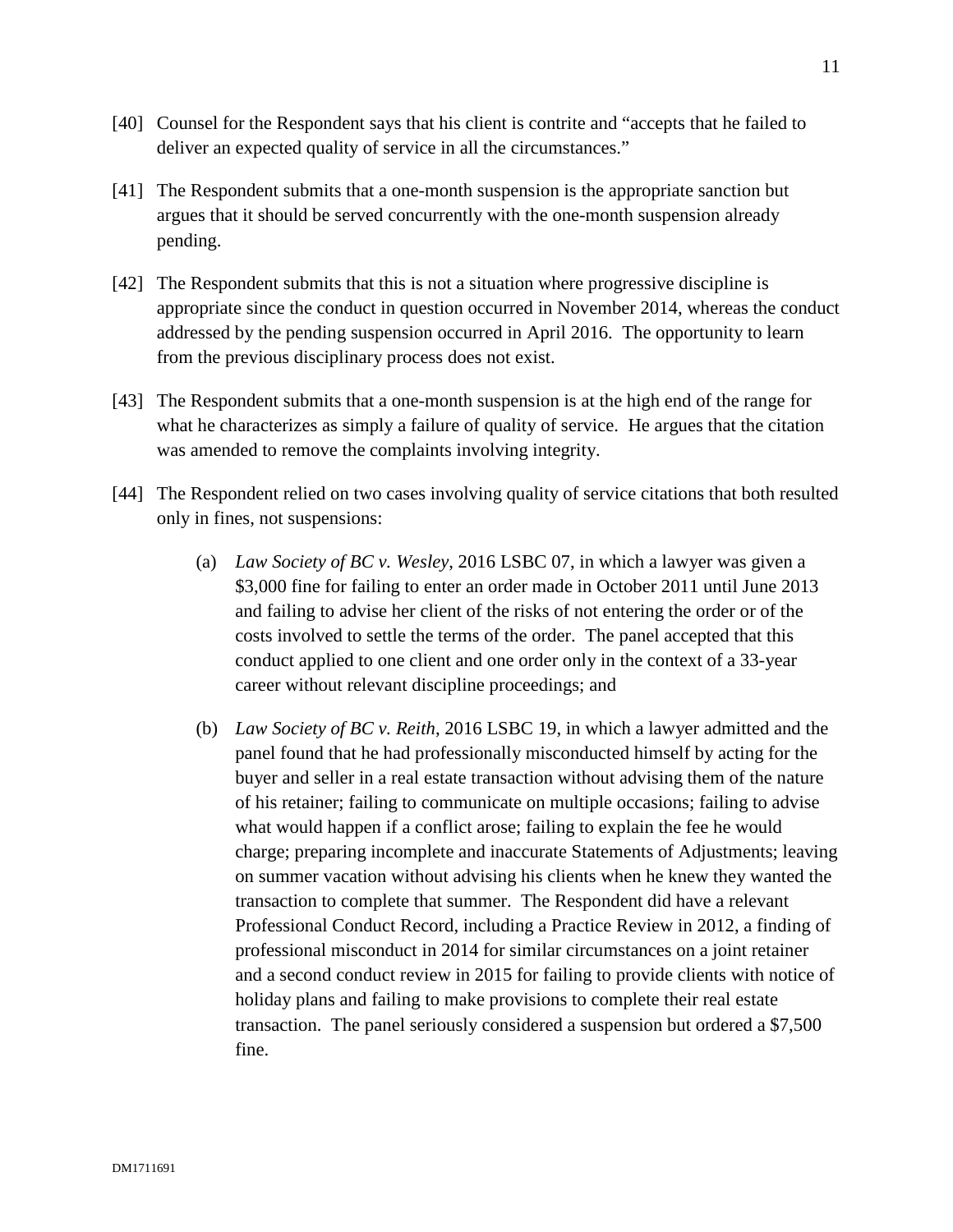- [45] The Respondent also argues that the effect of a citation and the fact that this hearing has been hanging over the Respondent for a long time, should be taken into account. The conduct in question was in November 2014 and the complaint was in early 2015. The process has taken a toll on the Respondent both professionally and personally. As well, the original citation was published immediately in November 2016 but was considerably revised at the start of the hearing and was "far less damning that what was initially alleged."
- [46] The Respondent argued that SB was a difficult client, and he submitted correspondence from previous counsel noting her difficulty getting clear instructions and concern that SB was not accepting her advice. The Respondent was the fifth lawyer SB had retained, and this concerned him.
- [47] Counsel for the Respondent argued that he has undergone a "significant evolution" in his attitude during the course of this matter. He points to the tone of his response in March 2015 as defensive and self-justifying, but in October 2016, with the benefit of a practice review, the Law Society course on Practice Management and the Boundaries for Lawyers course, he has greater insight into better handling of difficulties in practice.
- [48] The Respondent submitted a copy of his apology letter to SB to show this evolution, along with the letter to the Law Society, both in October 2016, which states:

With the passage of time and the benefit of my interaction with the Law Society, I have come to view your complaint from a very different perspective.

In my response to your complaint, I was unfairly accusatory of you. This was not right and I regret having added more issues to your life by seeking to place the fault upon you for what occurred.

You hired me to assist with a very sensitive matter. Although I believed that I was acting in accordance with your instructions, nevertheless I accept that there was a misunderstanding for which, as the professional, I should bear ultimate responsibility. I should have communicated with you more effectively and I should have taken more time to ensure that I understood your instructions correctly.

After you informed me of your experiences with your previous lawyers, I wanted to be the one who could assist you with a suitable resolution of your matters. I ask you to accept that I believed I was always acting in your best interests. Despite my best intentions, however, it is apparent that I failed you.

I hope you will accept my sincere apology.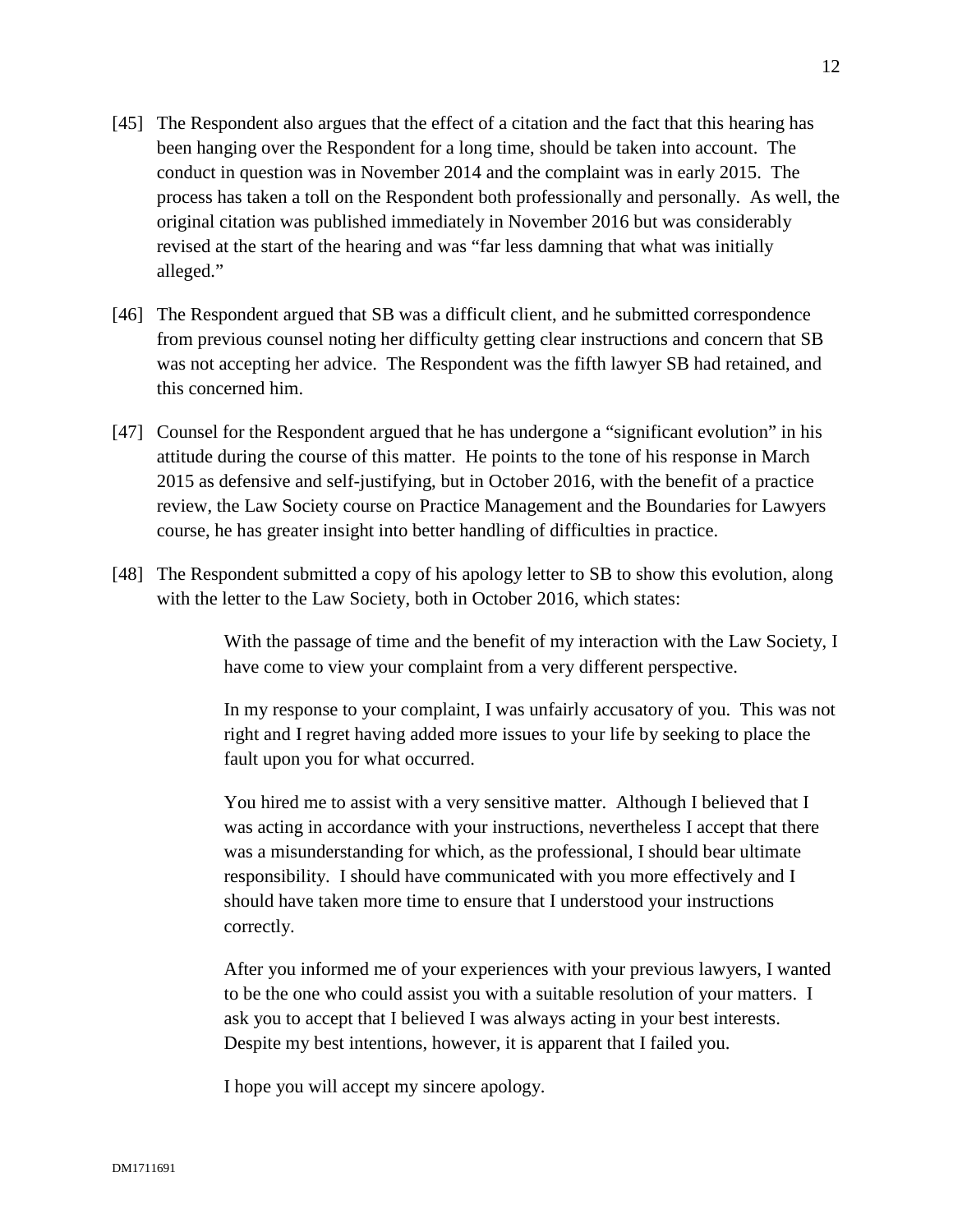[49] Counsel for the Respondent submits that the Respondent has demonstrated significant cooperation with the process (he admitted professional misconduct and almost reached an agreement on discipline) and has shown an appreciation of his wrongdoing and regret. These factors should serve to militate in favour of less severe discipline.

## **The Law Society's reply**

[50] In reply the Law Society points out that the cases relied on by the Respondent do not involve a failure to follow client instructions, which is more serious than a simple quality of service complaint.

# **DETERMINATION ON DISCIPLINARY ACTION**

- [51] The appropriate penalty should address two factors: the first is the protection of the public, including public confidence in the disciplinary process and public confidence in the profession generally, and the second is the rehabilitation of the lawyer. *Law Society of BC v. Lessing,* 2013 LSBC 29.
- [52] The Panel imposes a suspension of one month to commence at the conclusion of the current one-month suspension. In other words, the Panel imposes a consecutive suspension. A concurrent suspension would effectively be no sanction at all for a completely separate event. The public interest would not be served.
- [53] The Panel seriously considered asking the parties for additional submissions on a more severe sanction than just a one-month suspension, notwithstanding the parties' agreement. The Respondent's conduct, in failing to follow clear instructions from his client, was much more serious than a simple quality of service issue.
	- (a) The Respondent had clear instructions from his client to oppose the divorce order on November 18, 2014; and
	- (b) The Respondent did not simply fail to attend and oppose the divorce order but he sent an email to opposing counsel on the same day he had received his client's instructions and advised opposing counsel that his client did not oppose the divorce.
- [54] The Respondent's letter to the Law Society and apology to his client in September 2016 do not show much insight into his conduct. He does not actually admit doing anything wrong. He describes his failure to follow instructions as a "misunderstanding" and only accepts responsibility because he is the professional, not because he has done anything wrong. He characterizes his misconduct as a failure to communicate or clarify instructions, but SB's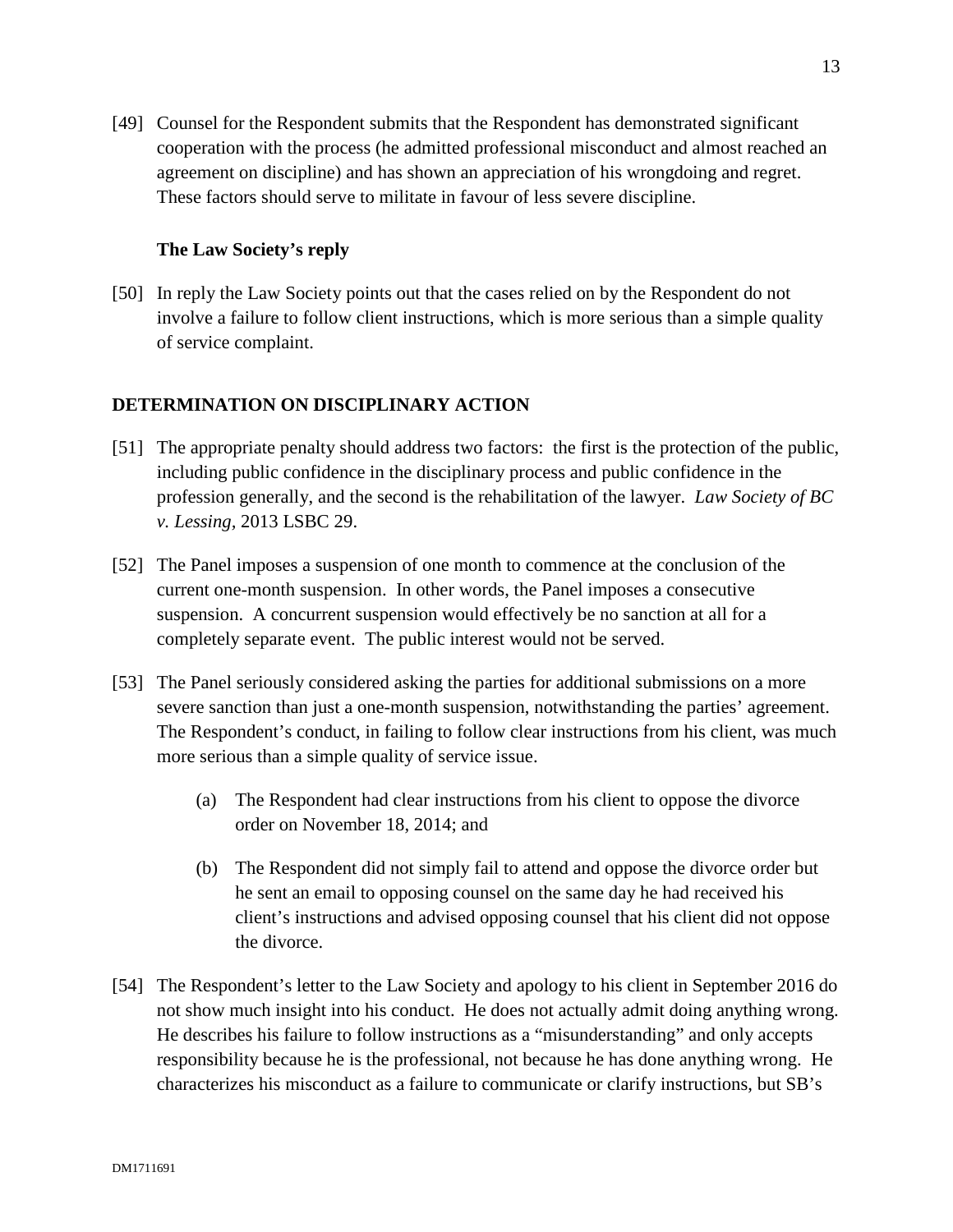instructions were perfectly clear, and the email exchanges show that she and the Respondent were communicating frequently.

- [55] The Respondent's conduct in this matter is disturbing because it involves a lack of candour. The Respondent was prepared to let his client think he was attending court and opposing the divorce order, but he was not planning to do either.
- [56] The lack of candour extended to opposing counsel. The Respondent advised he might be able to attend on November 18 but was not actually planning to as he had arranged to attend an out of town conference and had "appointments" on that date. The Respondent knew or ought to have known that the language he was using in his emails would lead his friend and the court to believe that SB was consenting to the divorce order. He would have known that a consent order could not be appealed but helped his client explore that option as if the divorce order were an error made by the judge.
- [57] SB does not appear to have been any more difficult than many family law clients. This is an area of law that is fraught with high emotions and conflict. Even if it was inevitable that the divorce order would be made, she was entitled to refuse to consent and to have her opposition to the divorce on the record.
- [58] The Respondent knew when he was retained in July 2014 that he would not be available for the November 18 chambers date. He could have advised his client at that time, but scheduling conflicts are common and litigation calendars change frequently. If the Respondent thought his colleague EF, who used to act for SB, would take the file back when she returned from maternity leave in late October, that was a reasonable expectation. Once the Respondent knew that opposing counsel would not change the chambers date and that his colleague would not take this file back, then it was time to advise his client and arrange his calendar so that he could attend, find someone else in his firm (or outside his firm) to attend on November 18 or obtain instructions to make an application to adjourn.
- [59] The Panel finds that the appropriate penalty is a one-month suspension to be served consecutive to the pending suspension ordered on May 31, 2017.

### **COSTS**

- [60] The Law Society seeks costs in the amount of \$7,351.42.
- [61] The Law Society spent a significant amount of time in negotiations leading to the amendment of the citation and Agreed Statement of Facts signed on September 4, 2017. There were 258 disclosure documents. A Notice to Admit was prepared but not tendered once the ASF was signed.